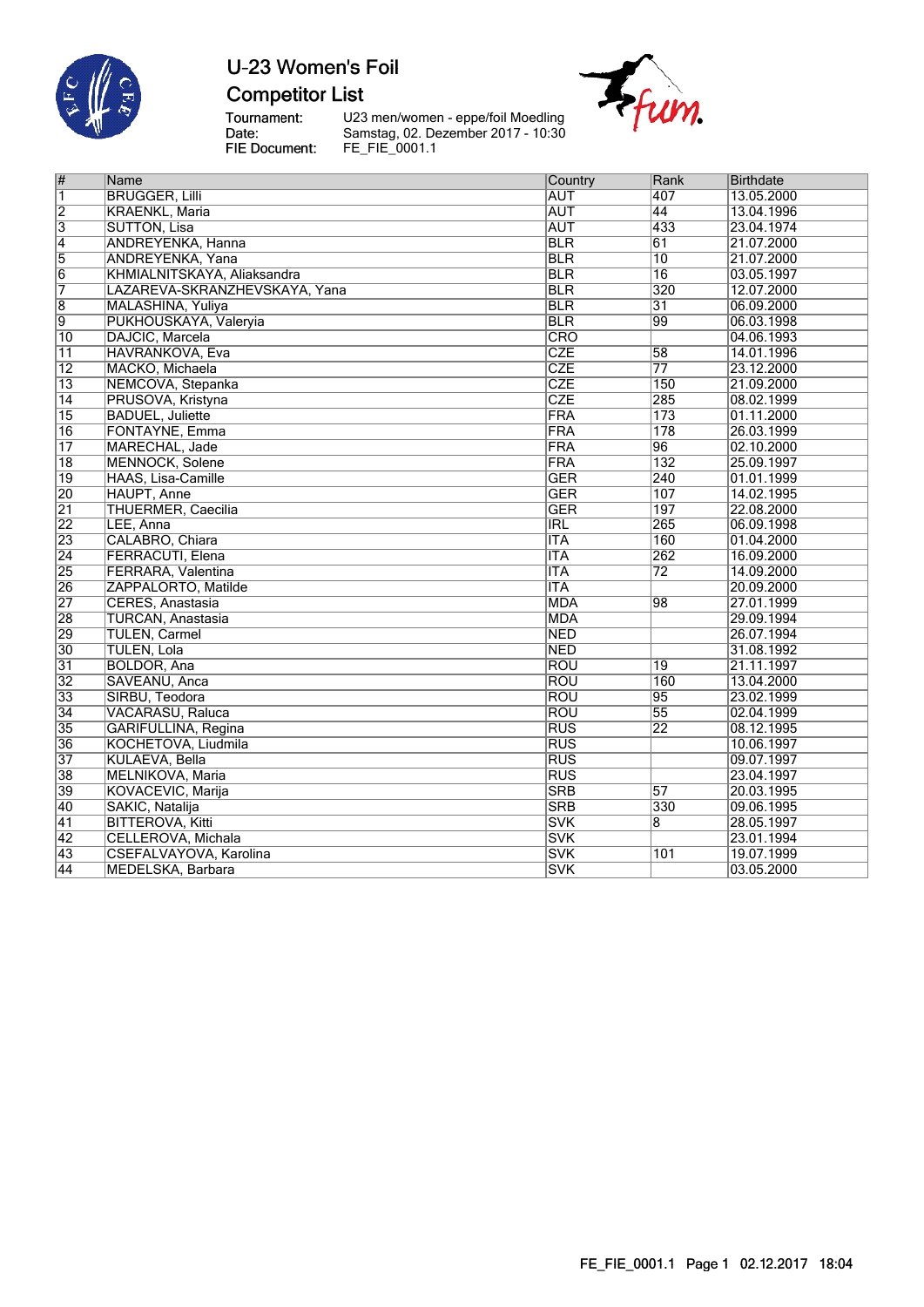| U23 men/women - eppe/foil Moedling |                                                                                                      |  |  |  |  |  |  |  |  |
|------------------------------------|------------------------------------------------------------------------------------------------------|--|--|--|--|--|--|--|--|
| Moedling                           |                                                                                                      |  |  |  |  |  |  |  |  |
|                                    | Samstag, 02. Dezember 2017                                                                           |  |  |  |  |  |  |  |  |
|                                    | U-23 Women's Foil                                                                                    |  |  |  |  |  |  |  |  |
|                                    | Total # of competitors: 44 Total # of pools: 7                                                       |  |  |  |  |  |  |  |  |
| Round 1                            | 7 pools<br>5 pools of 6 and 2 pools of 7<br>34 (77,27% of 44) competitors promoted to the next round |  |  |  |  |  |  |  |  |
| Round 2                            | Incomplete DE table of 64 fenced through the finals, no fence-off for third                          |  |  |  |  |  |  |  |  |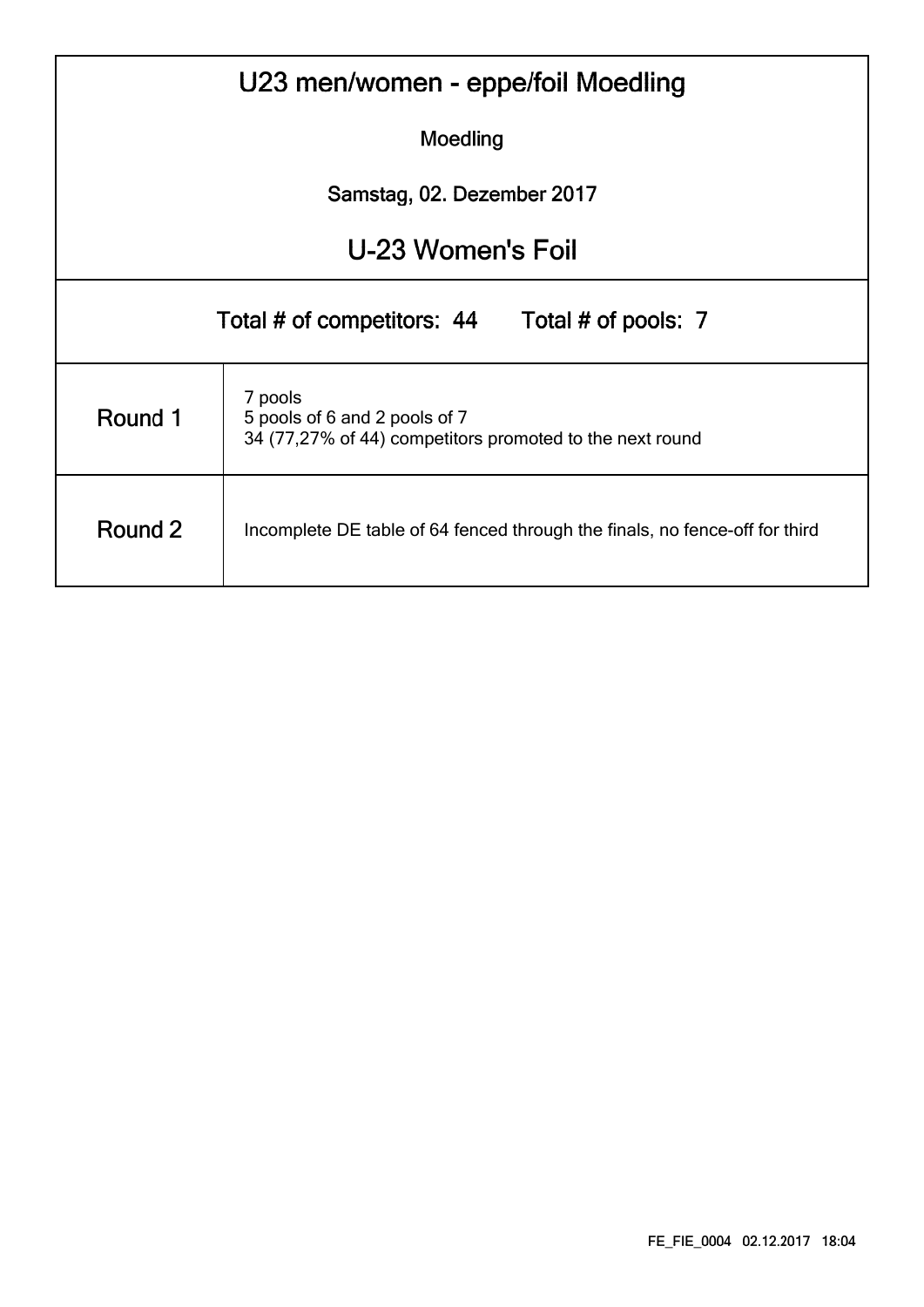

### Seeding for Round #1 - Pool

Tournament:<br>Date: FIE Document:

U23 men/women - eppe/foil Moedling<br>Samstag, 02. Dezember 2017 - 10:30<br>FE\_FIE\_0001.2



| Seed            | Name                          | Country    | Rank            | Notes |
|-----------------|-------------------------------|------------|-----------------|-------|
| $\overline{1}$  | <b>BITTEROVA, Kitti</b>       | <b>SVK</b> | 8               |       |
| $\frac{2}{3}$   | ANDREYENKA, Yana              | <b>BLR</b> | 10              |       |
|                 | KHMIALNITSKAYA, Aliaksandra   | <b>BLR</b> | $\overline{16}$ |       |
| $\overline{4}$  | <b>BOLDOR, Ana</b>            | <b>ROU</b> | $\overline{19}$ |       |
| $\overline{5}$  | <b>GARIFULLINA, Regina</b>    | RUS        | $\overline{22}$ |       |
| $\overline{6}$  | MALASHINA, Yuliya             | <b>BLR</b> | $\overline{31}$ |       |
| 7               | <b>KRAENKL, Maria</b>         | <b>AUT</b> | 44              |       |
| $\overline{8}$  | <b>VACARASU, Raluca</b>       | <b>ROU</b> | 55              |       |
| $\overline{9}$  | KOVACEVIC, Marija             | <b>SRB</b> | 57              |       |
| $\overline{10}$ | HAVRANKOVA, Eva               | <b>CZE</b> | 58              |       |
| $\overline{11}$ | ANDREYENKA, Hanna             | <b>BLR</b> | 61              |       |
| $\overline{12}$ | FERRARA, Valentina            | <b>ITA</b> | $\overline{72}$ |       |
| $\overline{13}$ | MACKO, Michaela               | <b>CZE</b> | $\overline{77}$ |       |
| $\overline{14}$ | SIRBU, Teodora                | <b>ROU</b> | 95              |       |
| 15              | MARECHAL, Jade                | <b>FRA</b> | 96              |       |
| 16              | CERES, Anastasia              | <b>MDA</b> | 98              |       |
| $\overline{17}$ | PUKHOUSKAYA, Valeryia         | <b>BLR</b> | $\overline{99}$ |       |
| 18              | CSEFALVAYOVA, Karolina        | <b>SVK</b> | 101             |       |
| $\overline{19}$ | <b>HAUPT, Anne</b>            | <b>GER</b> | 107             |       |
| 20              | <b>MENNOCK, Solene</b>        | <b>FRA</b> | 132             |       |
| $\overline{21}$ | NEMCOVA, Stepanka             | <b>CZE</b> | 150             |       |
| $\overline{22}$ | CALABRO, Chiara               | <b>ITA</b> | 160             |       |
| 23              | SAVEANU, Anca                 | <b>ROU</b> | 160             |       |
| $\overline{24}$ | <b>BADUEL, Juliette</b>       | <b>FRA</b> | 173             |       |
| 25              | FONTAYNE, Emma                | <b>FRA</b> | 178             |       |
| 26              | THUERMER, Caecilia            | <b>GER</b> | 197             |       |
| 27              | HAAS, Lisa-Camille            | <b>GER</b> | 240             |       |
| 28              | FERRACUTI, Elena              | <b>ITA</b> | 262             |       |
| 29              | LEE, Anna                     | <b>IRL</b> | 265             |       |
| 30              | PRUSOVA, Kristyna             | CZE        | 285             |       |
| $\overline{31}$ | LAZAREVA-SKRANZHEVSKAYA, Yana | <b>BLR</b> | 320             |       |
| 32              | SAKIC, Natalija               | <b>SRB</b> | 330             |       |
| 33              | <b>BRUGGER, Lilli</b>         | <b>AUT</b> | 407             |       |
| $\overline{34}$ | <b>SUTTON, Lisa</b>           | <b>AUT</b> | 433             |       |
| 35              | <b>TULEN, Lola</b>            | <b>NED</b> |                 |       |
| 36              | MELNIKOVA, Maria              | RUS        |                 |       |
| 37              | <b>TURCAN, Anastasia</b>      | <b>MDA</b> |                 |       |
| 38              | CELLEROVA, Michala            | <b>SVK</b> |                 |       |
| 39              | KOCHETOVA, Liudmila           | <b>RUS</b> |                 |       |
| 40              | DAJCIC, Marcela               | CRO        |                 |       |
| $\overline{41}$ | ZAPPALORTO, Matilde           | ITA        |                 |       |
| $\overline{42}$ | <b>TULEN, Carmel</b>          | <b>NED</b> |                 |       |
| 43              | KULAEVA, Bella                | <b>RUS</b> |                 |       |
| 44              | MEDELSKA, Barbara             | <b>SVK</b> |                 |       |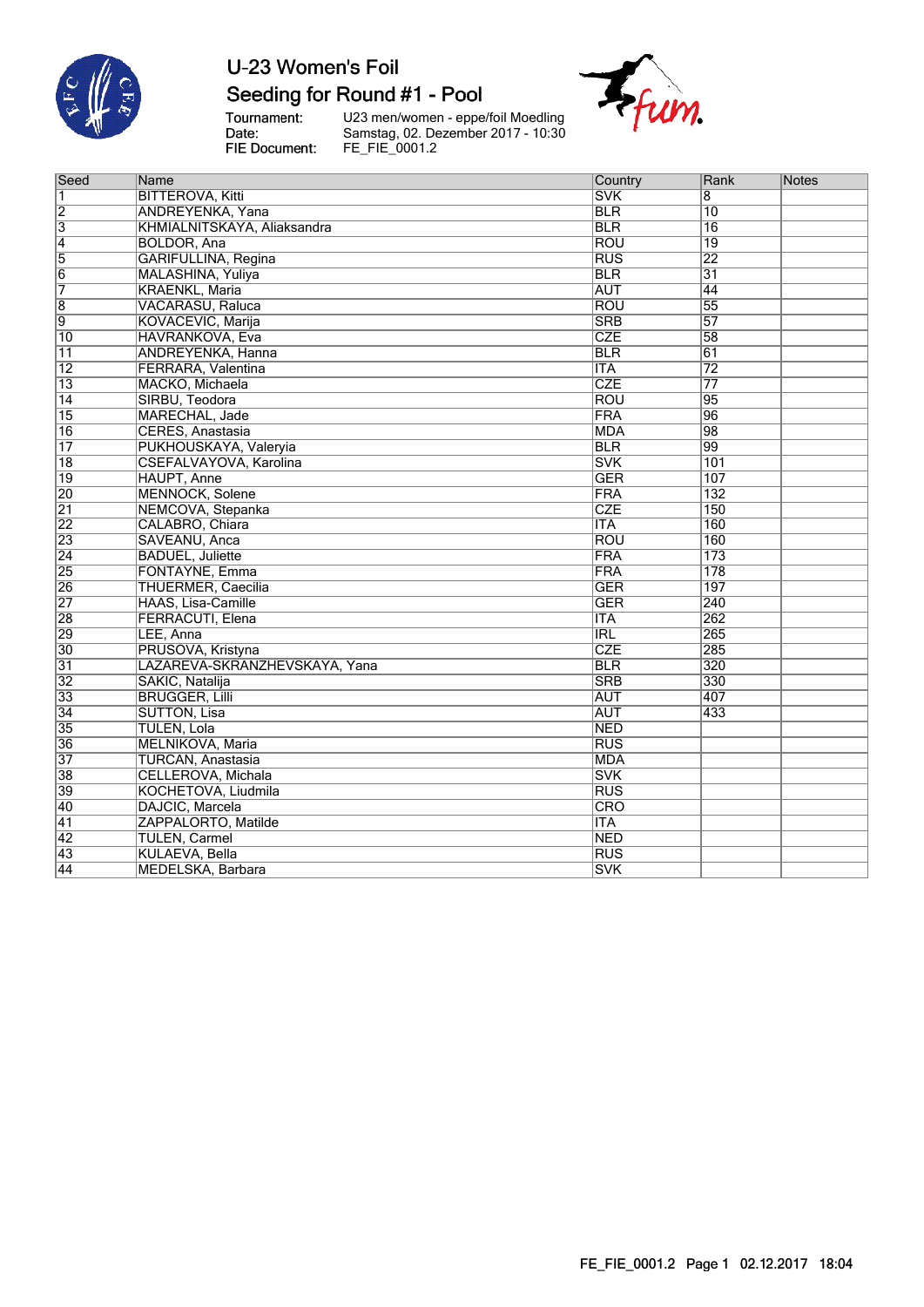



Tournament: Date: FIE Document:

U23 men/women - eppe/foil Moedling Samstag, 02. Dezember 2017 - 10:30 FE\_FIE\_0007



|                         | Strip 9          | Referee(s):            |                |                |                |                |                |                |                |                |                |      |        |     |            |
|-------------------------|------------------|------------------------|----------------|----------------|----------------|----------------|----------------|----------------|----------------|----------------|----------------|------|--------|-----|------------|
|                         | 11:00            | SOMOSKEOY, Peter (HUN) |                |                |                |                |                |                |                |                |                |      |        |     |            |
| Name                    |                  | <b>Affiliation</b>     | #              |                | 2              | 3              | 4              | 5              | 6              | 7              | v              |      | V/M TS | TR. | <b>Ind</b> |
| SIRBU, Teodora          |                  | <b>ROU</b>             | 1              |                | V <sub>5</sub> | D <sub>3</sub> | D4             | D <sub>3</sub> | V <sub>5</sub> | D <sub>3</sub> | $\overline{2}$ | 0,33 | 23     | 28  | $-5$       |
| LEE, Anna               |                  | IRL                    | $\overline{2}$ | D4             |                | D <sub>2</sub> | V <sub>5</sub> | D <sub>3</sub> | V <sub>5</sub> | D <sub>1</sub> | $\overline{2}$ | 0,33 | 20     | 21  | $-1$       |
|                         | FERRACUTI, Elena | <b>ITA</b>             | 3              | V <sub>5</sub> | V5             |                | V5             | V <sub>5</sub> | V <sub>5</sub> | D <sub>1</sub> | 5              | 0,83 | 26     | 18  | 8          |
|                         | MARECHAL, Jade   | <b>FRA</b>             | $\overline{4}$ | V <sub>5</sub> | D <sub>1</sub> | D4             |                | V4             | V <sub>5</sub> | D <sub>4</sub> | 3              | 0,50 | 23     | 25  | $-2$       |
| KULAEVA, Bella          |                  | <b>RUS</b>             | 5              | V <sub>5</sub> | V <sub>5</sub> | D <sub>2</sub> | D <sub>3</sub> |                | V <sub>5</sub> | V5             | 4              | 0,67 | 25     | 18  | 7          |
| <b>TULEN, Carmel</b>    |                  | <b>NED</b>             | 6              | D4             | D <sub>0</sub> | D <sub>2</sub> | D3             | D <sub>0</sub> |                | D <sub>1</sub> | $\bf{0}$       | 0,00 | 10     | 30  | $-20$      |
| <b>BITTEROVA, Kitti</b> |                  | <b>SVK</b>             | $\overline{7}$ | V <sub>5</sub> | V <sub>5</sub> | V5             | V5             | D <sub>3</sub> | V <sub>5</sub> |                | 5              | 0,83 | 28     | 15  | 13         |

| ◚               | Strip 10                  | Referee(s):                     |                         |                |                |                |                |                |                |                |             |        |    |           |       |
|-----------------|---------------------------|---------------------------------|-------------------------|----------------|----------------|----------------|----------------|----------------|----------------|----------------|-------------|--------|----|-----------|-------|
|                 | 11:00                     | <b>BUGARIN, Dimitrije (AUT)</b> |                         |                |                |                |                |                |                |                |             |        |    |           |       |
| Name            |                           | Affiliation                     | #                       |                | 2              | 3              | 4              | 5              | 6              | 7              | v           | V/M TS |    | <b>TR</b> | Ind   |
|                 | <b>HAAS, Lisa-Camille</b> | <b>GER</b>                      |                         |                | D1             | D4             | V <sub>5</sub> | D1             | V <sub>5</sub> | V <sub>5</sub> | 3           | 0,50   | 21 | 20        |       |
|                 | ZAPPALORTO, Matilde       | <b>ITA</b>                      | $\overline{2}$          | V <sub>5</sub> |                | V <sub>5</sub> | V <sub>5</sub> | D <sub>3</sub> | V <sub>5</sub> | V5             | 5           | 0,83   | 28 | 13        | 15    |
|                 | ANDREYENKA, Yana          | <b>BLR</b>                      | 3                       | V5             | D <sub>3</sub> |                | V <sub>5</sub> | V5             | D <sub>3</sub> | V5             | 4           | 0,67   | 26 | 15        | 11    |
|                 | MEDELSKA, Barbara         | <b>SVK</b>                      | $\overline{\mathbf{4}}$ | D1             | D <sub>0</sub> | D <sub>0</sub> |                | D <sub>0</sub> | D <sub>0</sub> | D <sub>3</sub> | $\mathbf 0$ | 0,00   | 4  | 30        | $-26$ |
|                 | CERES, Anastasia          | <b>MDA</b>                      | 5                       | V <sub>5</sub> | V <sub>5</sub> | D <sub>1</sub> | V <sub>5</sub> |                | D <sub>2</sub> | V5             | 4           | 0.67   | 23 | 15        | 8     |
|                 | MACKO, Michaela           | <b>CZE</b>                      | 6                       | D <sub>3</sub> | D <sub>2</sub> | V5             | V <sub>5</sub> | V <sub>5</sub> |                | V <sub>5</sub> | 4           | 0,67   | 25 | 16        | 9     |
| SAKIC, Natalija |                           | <b>SRB</b>                      | 7                       | D1             | D <sub>2</sub> | D <sub>0</sub> | V5             | D1             | D <sub>1</sub> |                | 1           | 0,17   | 10 | 28        | $-18$ |

| 3               | Strip 13                    | Referee(s):                |   |                |                |                |                |                |                |   |                        |        |                   |          |
|-----------------|-----------------------------|----------------------------|---|----------------|----------------|----------------|----------------|----------------|----------------|---|------------------------|--------|-------------------|----------|
|                 | 11:00                       | OPRZEDEK, Maximilian (AUT) |   |                |                |                |                |                |                |   |                        |        |                   |          |
| Name            |                             | <b>Affiliation</b>         | # |                | 2              | 3              | $\overline{4}$ | 5              | 6              | V |                        | V/M TS |                   | $TR$ Ind |
|                 | FERRARA, Valentina          | <b>ITA</b>                 |   |                | V5             | V5             | V5             | V5             | V5             | 5 | 1,00                   | 25     | 12 <sub>2</sub>   | 13       |
| DAJCIC, Marcela |                             | CRO                        | 2 | D <sub>3</sub> |                | V <sub>4</sub> | V5             | V5             | V5             | 4 | 0,80                   | 22     | 12 <sub>2</sub>   | 10       |
|                 | CSEFALVAYOVA, Karolina      | <b>SVK</b>                 | 3 | D <sub>2</sub> | D <sub>2</sub> |                | D <sub>2</sub> | D <sub>2</sub> | D1             | 0 | 0,00                   | 9      | 24                | $-15$    |
|                 | KHMIALNITSKAYA, Aliaksandra | <b>BLR</b>                 | 4 | D4             | D <sub>3</sub> | V5             |                | V5             | D <sub>1</sub> |   | $\overline{2}$<br>0,40 | 18     | 17                |          |
|                 | PRUSOVA, Kristyna           | <b>CZE</b>                 | 5 | D <sub>0</sub> | D <sub>2</sub> | V5             | D <sub>0</sub> |                | D <sub>3</sub> | 1 | 0,20                   | 10     | $22 \overline{ }$ | $-12$    |
|                 | <b>THUERMER, Caecilia</b>   | <b>GER</b>                 | 6 | D <sub>3</sub> | D <sub>0</sub> | V5             | V <sub>5</sub> | V5             |                | 3 | 0,60                   | 18     | 15                | 3        |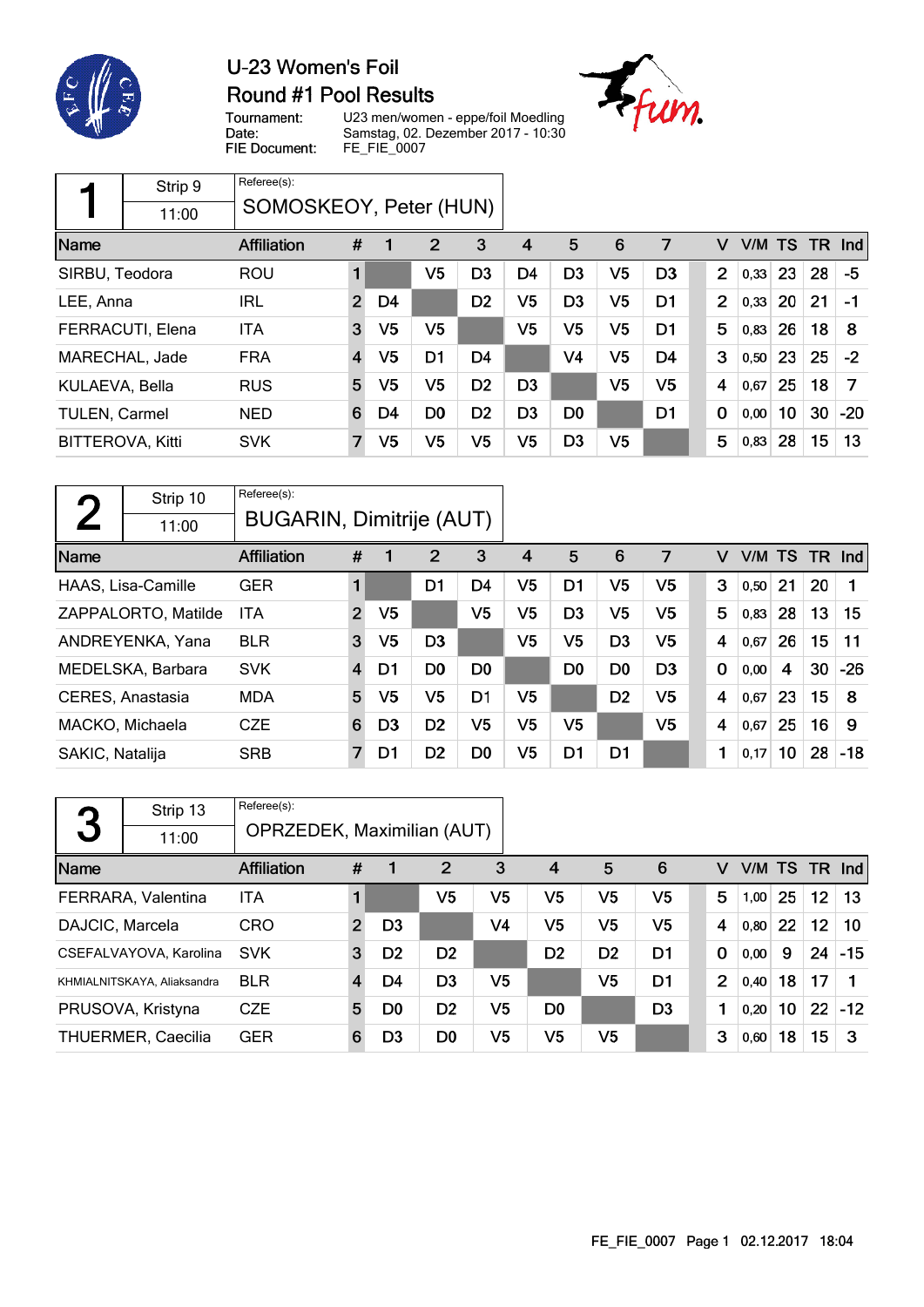$\Gamma$ 

|                       | Strip 14            | Referee(s):        |                |                |                |    |                |                |                |                |       |        |     |            |
|-----------------------|---------------------|--------------------|----------------|----------------|----------------|----|----------------|----------------|----------------|----------------|-------|--------|-----|------------|
|                       | 11:00               | KUN, Csaba (HUN)   |                |                |                |    |                |                |                |                |       |        |     |            |
| Name                  |                     | <b>Affiliation</b> | #              |                | $\overline{2}$ | 3  | $\overline{4}$ | 5              | 6              | v              |       | V/M TS | TR. | <b>Ind</b> |
|                       | FONTAYNE, Emma      | <b>FRA</b>         |                |                | V5             | V5 | V5             | D4             | D4             | 3              | 0,60  | 23     | 17  | 6          |
| BOLDOR, Ana           |                     | ROU                | $\overline{2}$ | D <sub>2</sub> |                | V5 | V5             | V5             | D <sub>3</sub> | 3              | 0,60  | 20     | 17  | 3          |
| HAUPT, Anne           |                     | <b>GER</b>         | 3              | D1             | D <sub>3</sub> |    | D <sub>2</sub> | D <sub>2</sub> | D <sub>2</sub> | 0              | 0,00  | 10     | 25  | $-15$      |
|                       | KOCHETOVA, Liudmila | <b>RUS</b>         | $\overline{4}$ | D4             | D1             | V5 |                | V <sub>5</sub> | D <sub>2</sub> | $\overline{2}$ | 0,40  | 17     | 18  | $-1$       |
|                       | ANDREYENKA, Hanna   | <b>BLR</b>         | 5              | V5             | D <sub>3</sub> | V5 | D <sub>3</sub> |                | V5             | 3              | 0,60  | 21     | 20  |            |
| <b>BRUGGER, Lilli</b> |                     | AUT                | 6              | V <sub>5</sub> | V5             | V5 | V <sub>3</sub> | D <sub>4</sub> |                | 4              | 0, 80 | 22     | 16  | 6          |

|                         | Strip 15              | Referee(s):        |                |                |                |                |                |                |                |                |       |        |    |        |
|-------------------------|-----------------------|--------------------|----------------|----------------|----------------|----------------|----------------|----------------|----------------|----------------|-------|--------|----|--------|
| 5                       | 11:00                 | FRANKEN, Leo (GER) |                |                |                |                |                |                |                |                |       |        |    |        |
| Name                    |                       | <b>Affiliation</b> | #              |                | $\overline{2}$ | 3              | $\overline{4}$ | 5              | 6              | v              |       | V/M TS |    | TR Ind |
| SUTTON, Lisa            |                       | <b>AUT</b>         |                |                | D <sub>0</sub> | D <sub>0</sub> | D1             | D <sub>3</sub> | D <sub>2</sub> | $\mathbf 0$    | 0,00  | 6      | 25 | $-19$  |
|                         | GARIFULLINA, Regina   | <b>RUS</b>         | $\overline{2}$ | V5             |                | D <sub>1</sub> | V <sub>5</sub> | V <sub>5</sub> | V <sub>5</sub> | 4              | 0,80  | 21     | 11 | 10     |
|                         | PUKHOUSKAYA, Valeryia | <b>BLR</b>         | 3              | V5             | V <sub>5</sub> |                | D1             | V <sub>5</sub> | D4             | 3              | 0,60  | 20     | 13 | 7      |
| <b>BADUEL, Juliette</b> |                       | <b>FRA</b>         | $\overline{4}$ | V <sub>5</sub> | D4             | V5             |                | D <sub>2</sub> | D <sub>4</sub> | $\overline{2}$ | 0,40  | 20     | 17 | 3      |
|                         | CELLEROVA, Michala    | <b>SVK</b>         | 5              | V5             | D <sub>2</sub> | D <sub>2</sub> | V <sub>5</sub> |                | D <sub>4</sub> | $\overline{2}$ | 0,40  | 18     | 20 | $-2$   |
|                         | HAVRANKOVA, Eva       | <b>CZE</b>         | 6              | V5             | D <sub>0</sub> | V5             | V5             | V <sub>5</sub> |                | 4              | 0, 80 | 20     | 19 |        |

|               | Strip 16<br>11:00 | Referee(s):<br>BEREUTER, Roman (AUT) |                |                |                |    |                |                |                |                |       |        |     |       |
|---------------|-------------------|--------------------------------------|----------------|----------------|----------------|----|----------------|----------------|----------------|----------------|-------|--------|-----|-------|
| Name          |                   | <b>Affiliation</b>                   | #              |                | 2              | 3  | 4              | 5              | 6              | v              |       | V/M TS | TR. | Ind   |
| SAVEANU, Anca |                   | <b>ROU</b>                           |                |                | V <sub>5</sub> | V5 | V5             | D <sub>3</sub> | V5             | 4              | 0, 80 | 23     | 11  | 12    |
|               | MALASHINA, Yuliya | <b>BLR</b>                           | $\overline{2}$ | D <sub>2</sub> |                | V5 | V <sub>5</sub> | D <sub>1</sub> | V <sub>5</sub> | 3              | 0,60  | 18     | 14  | 4     |
|               | TURCAN, Anastasia | <b>MDA</b>                           | 3              | D <sub>3</sub> | D <sub>2</sub> |    | D1             | D1             | D <sub>0</sub> | 0              | 0,00  | 7      | 25  | $-18$ |
| TULEN, Lola   |                   | <b>NED</b>                           | $\overline{4}$ | D <sub>0</sub> | D <sub>0</sub> | V5 |                | D <sub>4</sub> | D <sub>3</sub> | 1              | 0,20  | 12     | 21  | -9    |
|               | MENNOCK, Solene   | <b>FRA</b>                           | 5              | V5             | V <sub>5</sub> | V5 | V5             |                | V5             | 5              | 1,00  | 25     | 10  | 15    |
|               | KOVACEVIC, Marija | <b>SRB</b>                           | 6              | D1             | D <sub>2</sub> | V5 | V5             | D <sub>1</sub> |                | $\overline{2}$ | 0,40  | 14     | 18  | $-4$  |

|                       | Strip 17                      | Referee(s):                   |                |                |                |                |                |                |                |                |        |    |    |                |
|-----------------------|-------------------------------|-------------------------------|----------------|----------------|----------------|----------------|----------------|----------------|----------------|----------------|--------|----|----|----------------|
|                       | 11:00                         | PUPSHYNOVICH, Uladzimir (BLR) |                |                |                |                |                |                |                |                |        |    |    |                |
| Name                  |                               | <b>Affiliation</b>            | #              |                | 2              | 3              | $\overline{4}$ | 5              | 6              | V              | V/M TS |    |    | TR Ind         |
|                       | MELNIKOVA, Maria              | <b>RUS</b>                    |                |                | D3             | D4             | V5             | V5             | V5             | 3              | 0,60   | 22 | 14 | -8             |
|                       | LAZAREVA-SKRANZHEVSKAYA, Yana | <b>BLR</b>                    | $\overline{2}$ | V <sub>5</sub> |                | V5             | V5             | D <sub>3</sub> | D <sub>2</sub> | 3              | 0,60   | 20 | 18 | $\overline{2}$ |
|                       | CALABRO, Chiara               | <b>ITA</b>                    | 3              | V5             | D4             |                | D1             | V5             | V <sub>5</sub> | 3              | 0,60   | 20 | 18 | $\mathcal{P}$  |
|                       | NEMCOVA, Stepanka             | <b>CZE</b>                    | $\overline{4}$ | D1             | D <sub>1</sub> | V <sub>5</sub> |                | V5             | D <sub>4</sub> | $\overline{2}$ | 0,40   | 16 | 19 | -3             |
|                       | VACARASU, Raluca              | <b>ROU</b>                    | 5              | D <sub>2</sub> | V5             | D <sub>0</sub> | D <sub>3</sub> |                | V5             | $\overline{2}$ | 0,40   | 15 | 20 | -5             |
| <b>KRAENKL, Maria</b> |                               | <b>AUT</b>                    | 6              | D1             | V <sub>5</sub> | D4             | V5             | D <sub>2</sub> |                | 2              | 0,40   | 17 | 21 | -4             |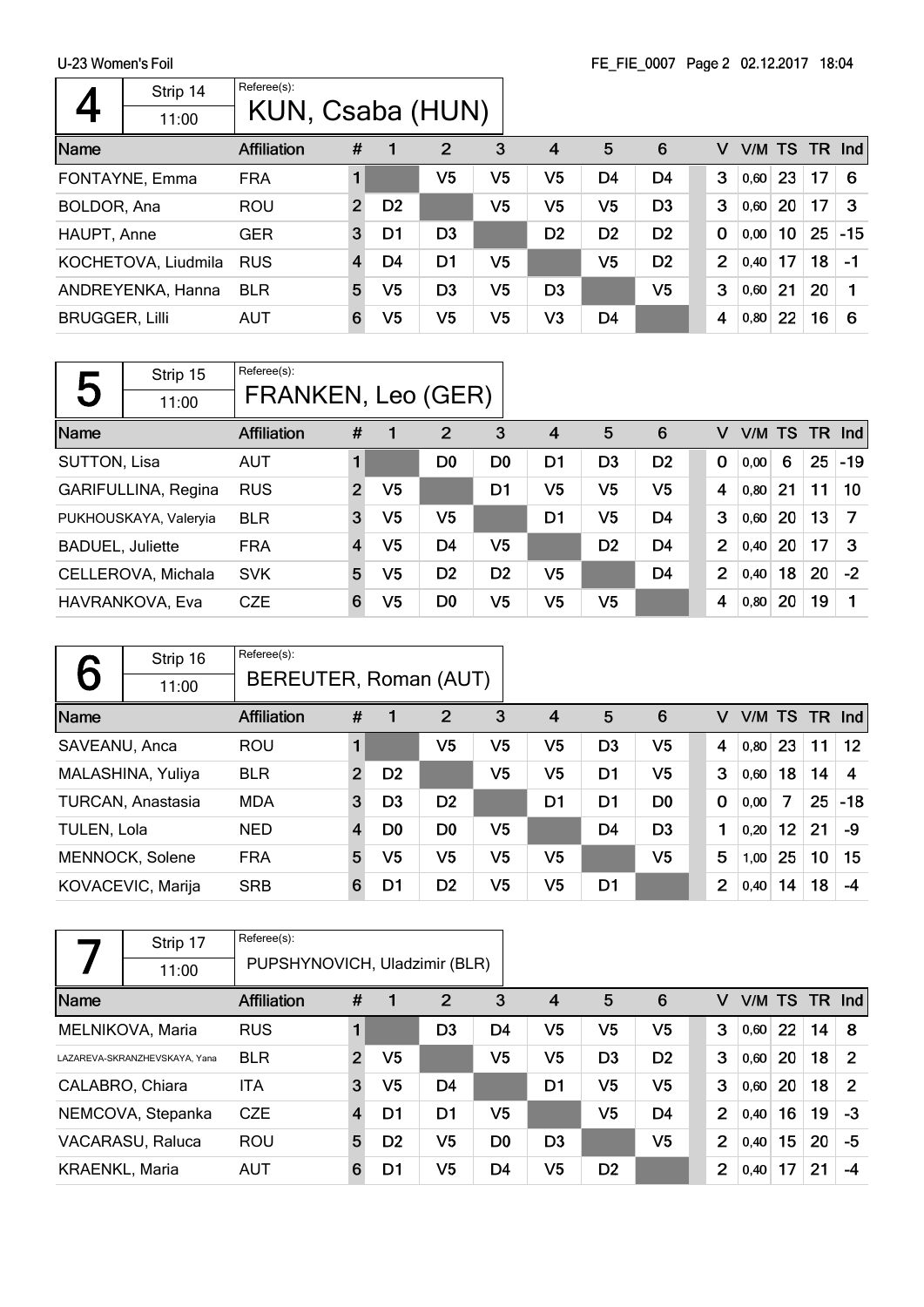

### Seeding for Round #2 - DE

Tournament:<br>Date: FIE Document:

U23 men/women - eppe/foil Moedling<br>Samstag, 02. Dezember 2017 - 10:30<br>FE\_FIE\_0008



| Seed             | Name                          | Country    | lV                      | V/M               | $ \mathsf{TS} $ | TR              | Ind             | <b>Notes</b> |
|------------------|-------------------------------|------------|-------------------------|-------------------|-----------------|-----------------|-----------------|--------------|
| $\overline{1}$   | <b>MENNOCK, Solene</b>        | <b>FRA</b> | $\overline{5}$          | 1,00              | $\overline{25}$ | 10              | $+15$           | Advanced     |
| $\overline{2}$   | FERRARA, Valentina            | <b>ITA</b> | $\overline{5}$          | 1,00              | 25              | $\overline{12}$ | $+13$           | Advanced     |
| $\overline{3}$   | ZAPPALORTO, Matilde           | <b>ITA</b> | 5                       | 0,83              | 28              | $\overline{13}$ | $+15$           | Advanced     |
| $\overline{4}$   | <b>BITTEROVA, Kitti</b>       | <b>SVK</b> | $\overline{5}$          | 0,83              | 28              | $\overline{15}$ | $+13$           | Advanced     |
| $\overline{5}$   | FERRACUTI, Elena              | <b>ITA</b> | 5                       | 0,83              | 26              | $\overline{18}$ | $+8$            | Advanced     |
| $\overline{6}$   | SAVEANU, Anca                 | <b>ROU</b> | $\overline{4}$          | 0,80              | $\overline{23}$ | $\overline{11}$ | $+12$           | Advanced     |
| 7                | DAJCIC, Marcela               | CRO        | $\overline{4}$          | 0,80              | $\overline{22}$ | $\overline{12}$ | $+10$           | Advanced     |
| 8                | GARIFULLINA, Regina           | RUS        | $\overline{4}$          | 0,80              | $\overline{21}$ | $\overline{11}$ | $+10$           | Advanced     |
| 9                | <b>BRUGGER, Lilli</b>         | <b>AUT</b> | $\overline{4}$          | 0,80              | $\overline{22}$ | 16              | $\overline{+6}$ | Advanced     |
| $\overline{10}$  | HAVRANKOVA, Eva               | <b>CZE</b> | $\overline{4}$          | 0,80              | 20              | $\overline{19}$ | $+1$            | Advanced     |
| $\overline{11}$  | ANDREYENKA, Yana              | <b>BLR</b> | 4                       | 0,67              | 26              | $\overline{15}$ | $+11$           | Advanced     |
| $\overline{12}$  | MACKO, Michaela               | <b>CZE</b> | 4                       | 0,67              | $\overline{25}$ | 16              | $+9$            | Advanced     |
| $\overline{13}$  | CERES, Anastasia              | <b>MDA</b> | $\overline{4}$          | 0,67              | $\overline{23}$ | $\overline{15}$ | $+8$            | Advanced     |
| 14               | KULAEVA, Bella                | <b>RUS</b> | 4                       | 0,67              | 25              | 18              | $+7$            | Advanced     |
| 15               | MELNIKOVA, Maria              | RUS        | $\overline{3}$          | 0,60              | $\overline{22}$ | $\overline{14}$ | $+8$            | Advanced     |
| $\overline{16}$  | PUKHOUSKAYA, Valeryia         | <b>BLR</b> | $\overline{3}$          | 0,60              | $\overline{20}$ | $\overline{13}$ | $+7$            | Advanced     |
| $\overline{17}$  | FONTAYNE, Emma                | <b>FRA</b> | 3                       | 0,60              | $\overline{23}$ | $\overline{17}$ | $+6$            | Advanced     |
| 18               | MALASHINA, Yuliya             | <b>BLR</b> | $\overline{3}$          | 0,60              | $\overline{18}$ | $\overline{14}$ | $+4$            | Advanced     |
| 19               | BOLDOR, Ana                   | <b>ROU</b> | $\overline{3}$          | 0,60              | 20              | $\overline{17}$ | $+3$            | Advanced     |
| 20               | <b>THUERMER, Caecilia</b>     | <b>GER</b> | $\overline{3}$          | 0.60              | $\overline{18}$ | 15              | $+3$            | Advanced     |
| $\overline{21T}$ | CALABRO, Chiara               | <b>ITA</b> | $\overline{3}$          | 0,60              | $\overline{20}$ | $\overline{18}$ | $+2$            | Advanced     |
| 21T              | LAZAREVA-SKRANZHEVSKAYA, Yana | <b>BLR</b> | $\overline{3}$          | 0,60              | $\overline{20}$ | $\overline{18}$ | $+2$            | Advanced     |
| 23               | <b>ANDREYENKA, Hanna</b>      | <b>BLR</b> | $\overline{3}$          | 0,60              | $\overline{21}$ | 20              | $+1$            | Advanced     |
| $\overline{24}$  | HAAS, Lisa-Camille            | <b>GER</b> | $\overline{3}$          | 0,50              | $\overline{21}$ | 20              | $+1$            | Advanced     |
| 25               | MARECHAL, Jade                | FRA        | $\overline{3}$          | 0,50              | $\overline{23}$ | 25              | $\overline{-2}$ | Advanced     |
| 26               | <b>BADUEL, Juliette</b>       | <b>FRA</b> | $\overline{2}$          | $ 0,40\rangle$    | $\overline{20}$ | $\overline{17}$ | $\overline{+3}$ | Advanced     |
| $\overline{27}$  | KHMIALNITSKAYA, Aliaksandra   | <b>BLR</b> | $\overline{2}$          | 0,40              | $\overline{18}$ | $\overline{17}$ | $+1$            | Advanced     |
| 28               | KOCHETOVA, Liudmila           | RUS        | $\overline{2}$          | 0,40              | $\overline{17}$ | $\overline{18}$ | $-1$            | Advanced     |
| 29               | CELLEROVA, Michala            | <b>SVK</b> | $\overline{2}$          | 0,40              | $\overline{18}$ | 20              | $\overline{-2}$ | Advanced     |
| 30               | NEMCOVA, Stepanka             | <b>CZE</b> | $\overline{2}$          | 0,40              | $\overline{16}$ | $\overline{19}$ | $\overline{-3}$ | Advanced     |
| $\overline{31}$  | <b>KRAENKL, Maria</b>         | <b>AUT</b> | $\overline{2}$          | 0,40              | $\overline{17}$ | $\overline{21}$ | $-4$            | Advanced     |
| 32               | KOVACEVIC, Marija             | <b>SRB</b> | $\overline{2}$          | $ 0,40\rangle$    | $\overline{14}$ | $\overline{18}$ | $-4$            | Advanced     |
| 33               | VACARASU, Raluca              | <b>ROU</b> | $\overline{2}$          | 0,40              | $\overline{15}$ | 20              | $-5$            | Advanced     |
| 34               | LEE, Anna                     | <b>IRL</b> | $\overline{2}$          | 0,33              | $\overline{20}$ | $\overline{21}$ | $-1$            | Advanced     |
| 35               | SIRBU, Teodora                | <b>ROU</b> | $\overline{2}$          | $\overline{0,33}$ | $\overline{23}$ | 28              | $-5$            | Eliminated   |
| 36               | TULEN, Lola                   | <b>NED</b> | $\overline{\mathbf{1}}$ | 0,20              | $\overline{12}$ | $\overline{21}$ | $-9$            | Eliminated   |
| 37               | PRUSOVA, Kristyna             | <b>CZE</b> | $\overline{1}$          | 0,20              | $\overline{10}$ | 22              | $-12$           | Eliminated   |
| 38               | SAKIC, Natalija               | <b>SRB</b> | 1                       | 0, 17             | $\overline{10}$ | 28              | $-18$           | Eliminated   |
| 39               | <b>HAUPT, Anne</b>            | <b>GER</b> | $\overline{0}$          | 0,00              | $\overline{10}$ | 25              | $-15$           | Eliminated   |
| 40               | CSEFALVAYOVA, Karolina        | <b>SVK</b> | $\overline{0}$          | 0,00              | 9               | $\overline{24}$ | $-15$           | Eliminated   |
| 41               | <b>TURCAN, Anastasia</b>      | <b>MDA</b> | 0                       | 0,00              | 7               | 25              | $-18$           | Eliminated   |
| 42               | <b>SUTTON, Lisa</b>           | <b>AUT</b> | $\overline{0}$          | 0,00              | $\overline{6}$  | 25              | $-19$           | Eliminated   |
| 43               | <b>TULEN, Carmel</b>          | <b>NED</b> | 0                       | 0,00              | 10              | 30              | $-20$           | Eliminated   |
| 44               | MEDELSKA, Barbara             | <b>SVK</b> | $\overline{0}$          | 0.00              | $\overline{4}$  | 30              | $-26$           | Eliminated   |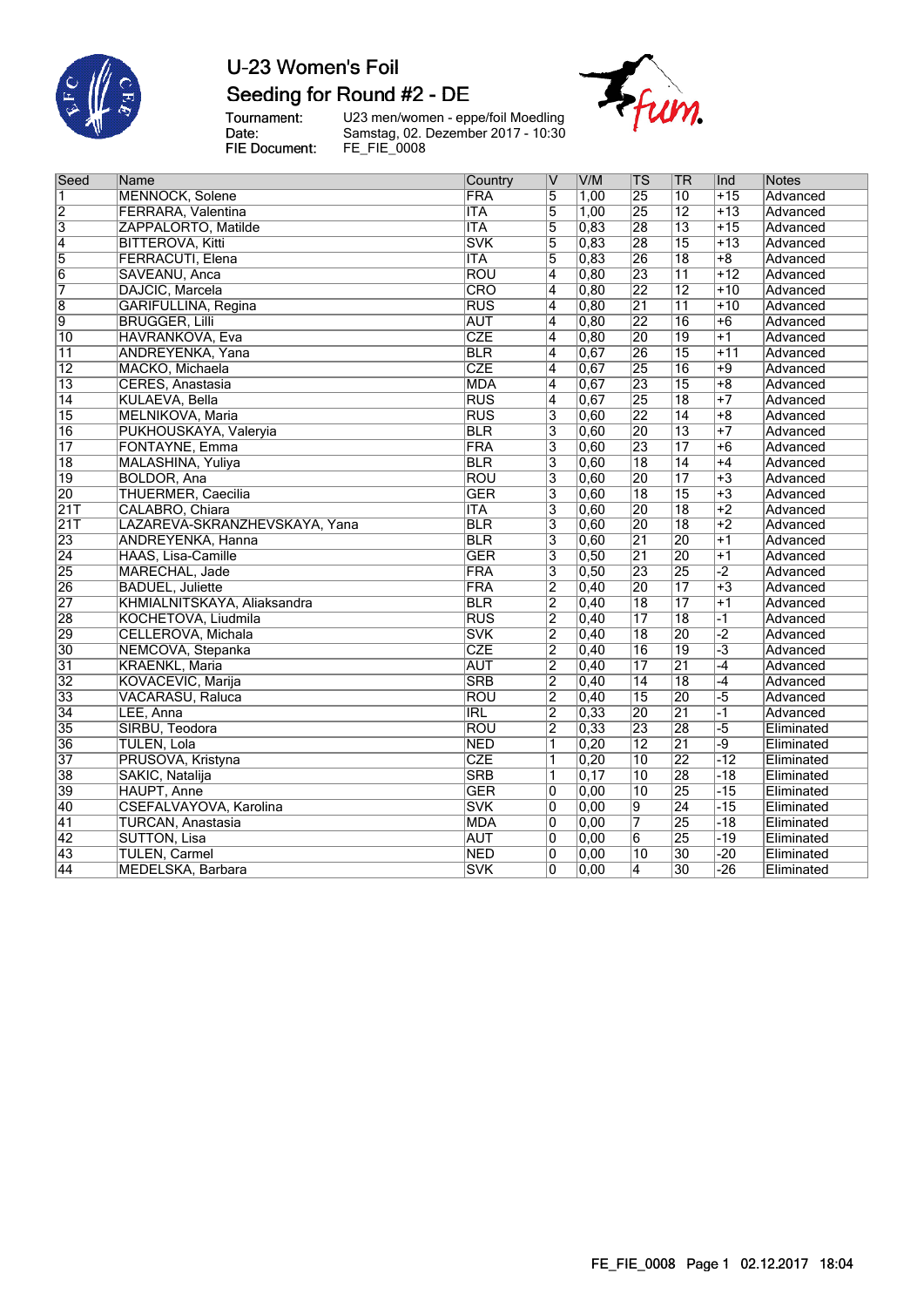#### U-23 Women's Foil - Round #2 - DE (Table of 64)

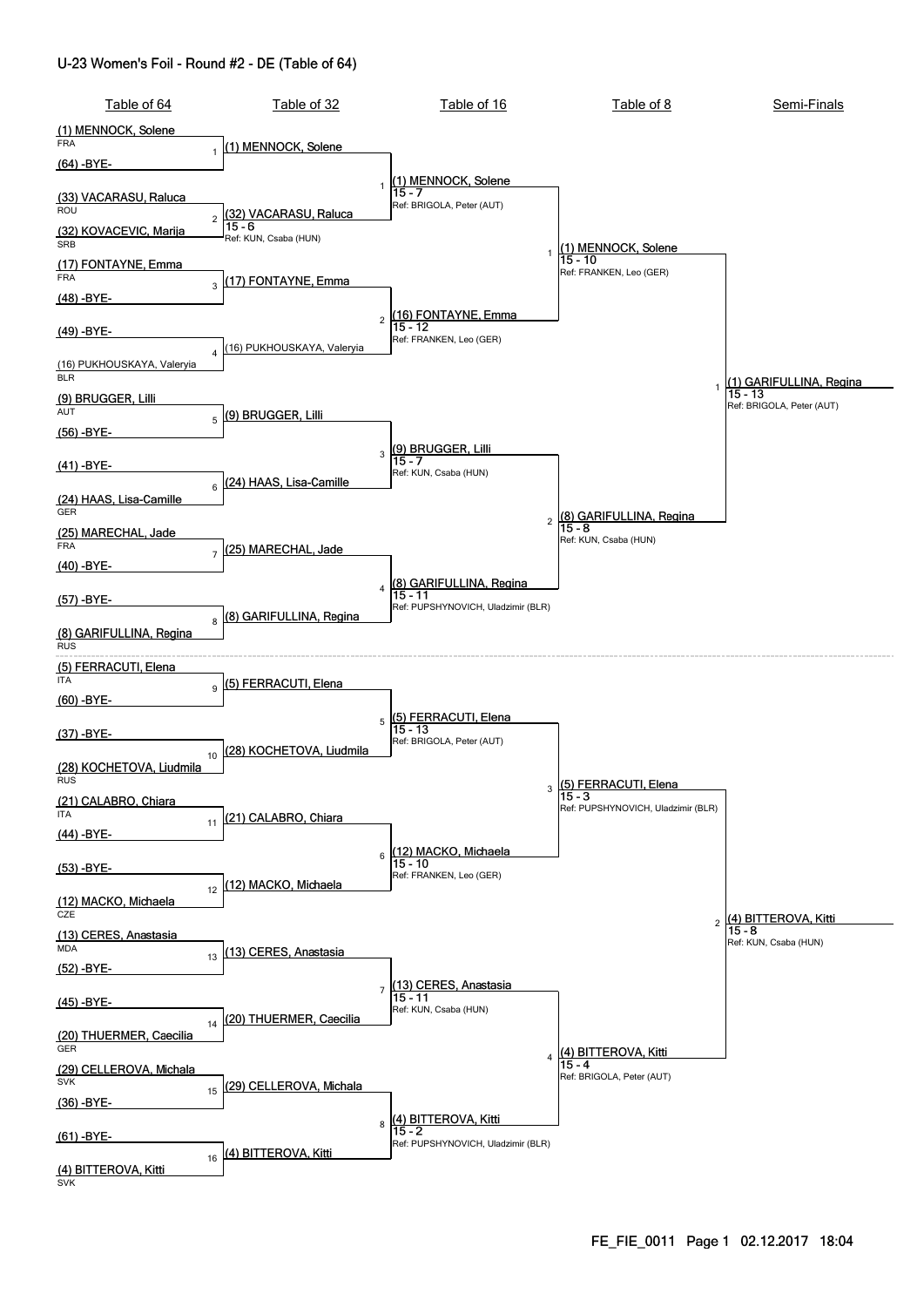#### U-23 Women's Foil - Round #2 - DE (Table of 64)

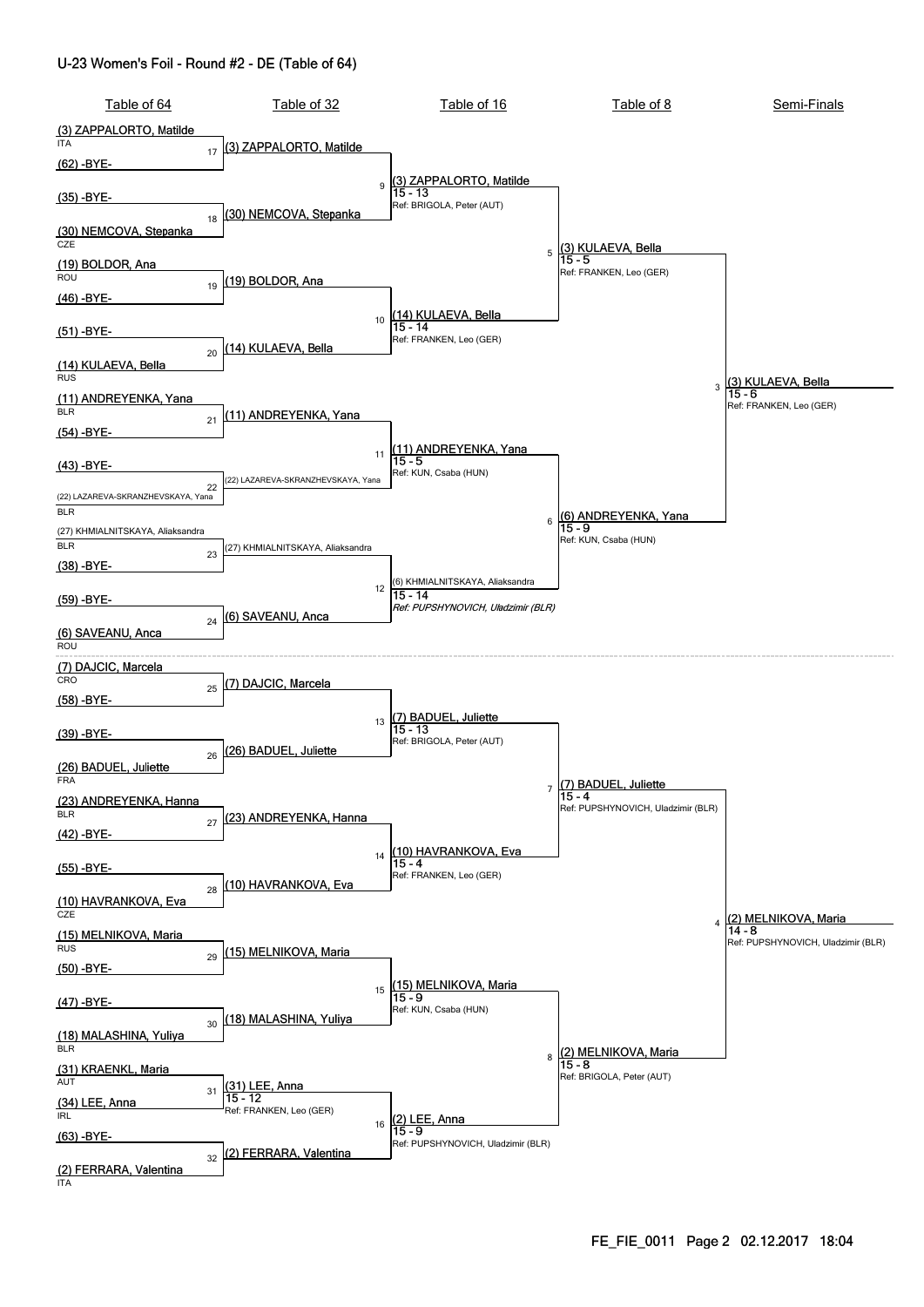#### U-23 Women's Foil - Round #2 - DE (Table of 8)

| Table of 8                            | Semi-Finals                                  | Finals                            |                                        |
|---------------------------------------|----------------------------------------------|-----------------------------------|----------------------------------------|
| MENNOCK, Solene<br>(1)<br><b>FRA</b>  | (1) GARIFULLINA, Regina                      |                                   |                                        |
| (8) GARIFULLINA, Regina<br><b>RUS</b> | $15 - 13$<br>Ref: BRIGOLA, Peter (AUT)       | (1) GARIFULLINA, Regina           |                                        |
| (5) FERRACUTI, Elena<br><b>ITA</b>    | (4) BITTEROVA, Kitti<br>$\overline{a}$       | $15 - 9$<br>Ref: KUN, Csaba (HUN) |                                        |
| (4) BITTEROVA, Kitti<br><b>SVK</b>    | $15 - 8$<br>Ref: KUN, Csaba (HUN)            |                                   | GARIFULLINA, Regina                    |
| (3) KULAEVA, Bella<br><b>RUS</b>      | (3) KULAEVA, Bella<br>3                      |                                   | $15 - 13$<br>Ref: BRIGOLA, Peter (AUT) |
| (6) ANDREYENKA, Yana<br><b>BLR</b>    | 15 - 6<br>Ref: FRANKEN, Leo (GER)            | (2) KULAEVA, Bella                |                                        |
| (7) BADUEL, Juliette<br><b>FRA</b>    | (2) MELNIKOVA, Maria<br>4                    | 13 - 7<br>Ref: FRANKEN, Leo (GER) |                                        |
| (2) MELNIKOVA, Maria<br><b>RUS</b>    | 14 - 8<br>Ref: PUPSHYNOVICH, Uladzimir (BLR) |                                   |                                        |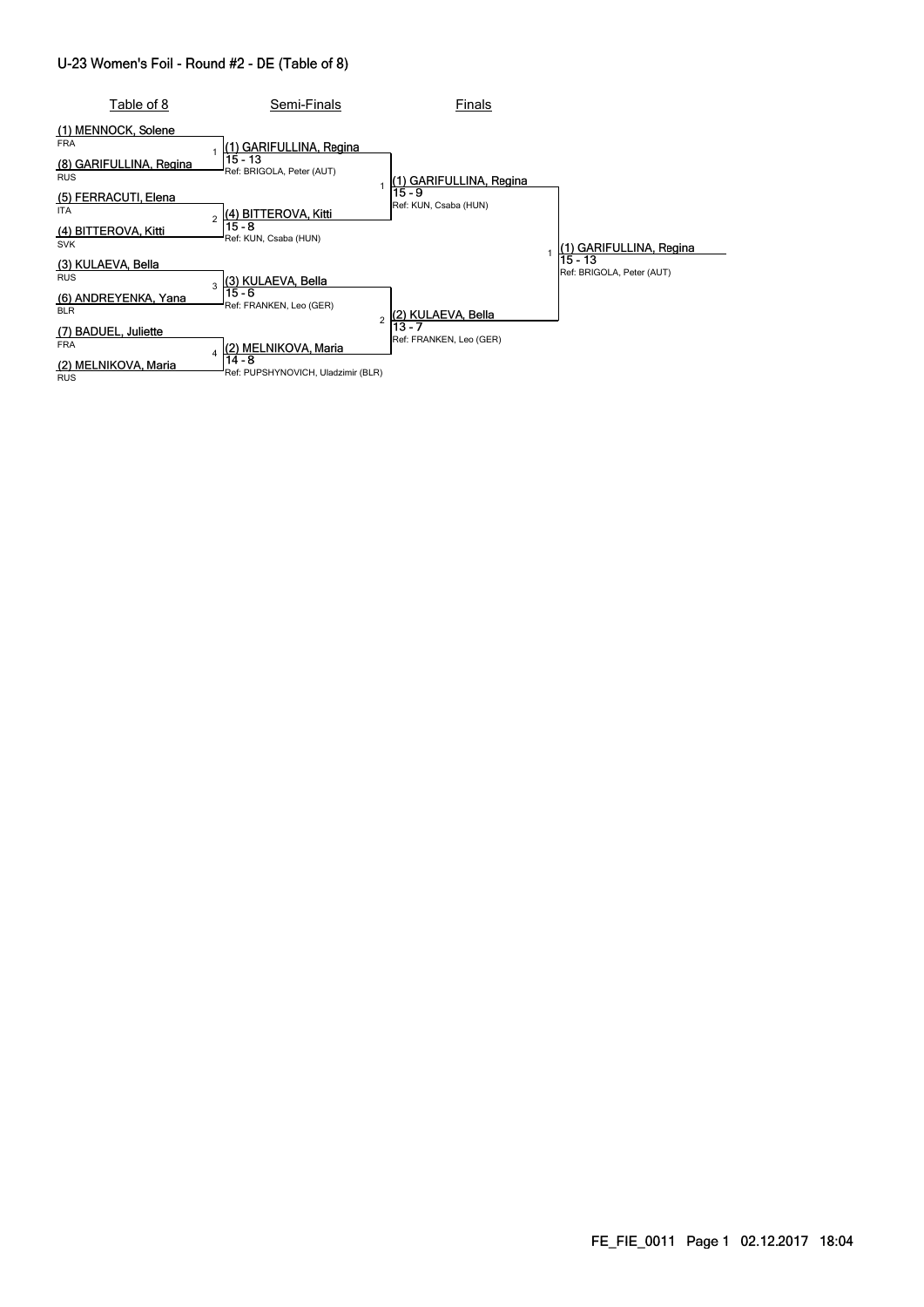

**Final Ranking** 

Tournament:<br>Date:<br>FIE Document:

U23 men/women - eppe/foil Moedling<br>Samstag, 02. Dezember 2017 - 10:30<br>FE\_FIE\_0012



| Place            | Name                          | Country                 | <b>Birthdate</b> |
|------------------|-------------------------------|-------------------------|------------------|
| 1                | <b>GARIFULLINA, Regina</b>    | RUS                     | 08.12.1995       |
| $\overline{2}$   | KULAEVA, Bella                | RUS                     | 09.07.1997       |
| $\overline{3T}$  | MELNIKOVA, Maria              | <b>RUS</b>              | 23.04.1997       |
| $\overline{3T}$  | <b>BITTEROVA, Kitti</b>       | <b>SVK</b>              | 28.05.1997       |
| $\overline{5}$   | <b>MENNOCK, Solene</b>        | <b>FRA</b>              | 25.09.1997       |
| $\overline{6}$   | FERRACUTI, Elena              | <b>ITA</b>              | 16.09.2000       |
| 7                | ANDREYENKA, Yana              | <b>BLR</b>              | 21.07.2000       |
| $\overline{8}$   | <b>BADUEL, Juliette</b>       | <b>FRA</b>              | 01.11.2000       |
| 9                | ZAPPALORTO, Matilde           | <b>ITA</b>              | 20.09.2000       |
| 10               | <b>BRUGGER, Lilli</b>         | <b>AUT</b>              | 13.05.2000       |
| $\overline{11}$  | <b>HAVRANKOVA, Eva</b>        | CZE                     | 14.01.1996       |
| $\overline{12}$  | MACKO, Michaela               | <b>CZE</b>              | 23.12.2000       |
| $\overline{13}$  | CERES, Anastasia              | <b>MDA</b>              | 27.01.1999       |
| $\overline{14}$  | FONTAYNE, Emma                | <b>FRA</b>              | 26.03.1999       |
| $\overline{15}$  | KHMIALNITSKAYA, Aliaksandra   | <b>BLR</b>              | 03.05.1997       |
| 16               | LEE, Anna                     | <b>IRL</b>              | 06.09.1998       |
| $\overline{17}$  | FERRARA, Valentina            | <b>ITA</b>              | 14.09.2000       |
| $\overline{18}$  | SAVEANU, Anca                 | <b>ROU</b>              | 13.04.2000       |
| $\overline{19}$  | DAJCIC, Marcela               | CRO                     | 04.06.1993       |
| 20               | PUKHOUSKAYA, Valeryia         | <b>BLR</b>              | 06.03.1998       |
| $\overline{21}$  | MALASHINA, Yuliya             | <b>BLR</b>              | 06.09.2000       |
| $\overline{22}$  | <b>BOLDOR, Ana</b>            | <b>ROU</b>              | 21.11.1997       |
| 23               | <b>THUERMER, Caecilia</b>     | <b>GER</b>              | 22.08.2000       |
| 24T              | CALABRO, Chiara               | <b>ITA</b>              | 01.04.2000       |
| $\overline{24T}$ | LAZAREVA-SKRANZHEVSKAYA, Yana | $\overline{BLR}$        | 12.07.2000       |
| 26               | ANDREYENKA, Hanna             | $\overline{BLR}$        | 21.07.2000       |
| $\overline{27}$  | HAAS, Lisa-Camille            | <b>GER</b>              | 01.01.1999       |
| 28               | MARECHAL, Jade                | FRA                     | 02.10.2000       |
| 29               | KOCHETOVA, Liudmila           | <b>RUS</b>              | 10.06.1997       |
| 30               | CELLEROVA, Michala            | <b>SVK</b>              | 23.01.1994       |
| $\overline{31}$  | NEMCOVA, Stepanka             | CZE                     | 21.09.2000       |
| $\overline{32}$  | VACARASU, Raluca              | ROU                     | 02.04.1999       |
| 33               | <b>KRAENKL, Maria</b>         | <b>AUT</b>              | 13.04.1996       |
| 34               | KOVACEVIC, Marija             | $\overline{\text{SRB}}$ | 20.03.1995       |
| 35               | SIRBU, Teodora                | ROU                     | 23.02.1999       |
| 36               | TULEN, Lola                   | <b>NED</b>              | 31.08.1992       |
| 37               | PRUSOVA, Kristyna             | CZE                     | 08.02.1999       |
| 38               | SAKIC, Natalija               | $\overline{\text{SRB}}$ | 09.06.1995       |
| 39               | HAUPT, Anne                   | <b>GER</b>              | 14.02.1995       |
| 40               | CSEFALVAYOVA, Karolina        | <b>SVK</b>              | 19.07.1999       |
| $\overline{41}$  | <b>TURCAN, Anastasia</b>      | <b>MDA</b>              | 29.09.1994       |
| $\overline{42}$  | <b>SUTTON, Lisa</b>           | <b>AUT</b>              | 23.04.1974       |
| 43               | <b>TULEN, Carmel</b>          | <b>NED</b>              | 26.07.1994       |
| $\overline{44}$  | <b>MEDELSKA Barbara</b>       | <b>SVK</b>              | 03.05.2000       |